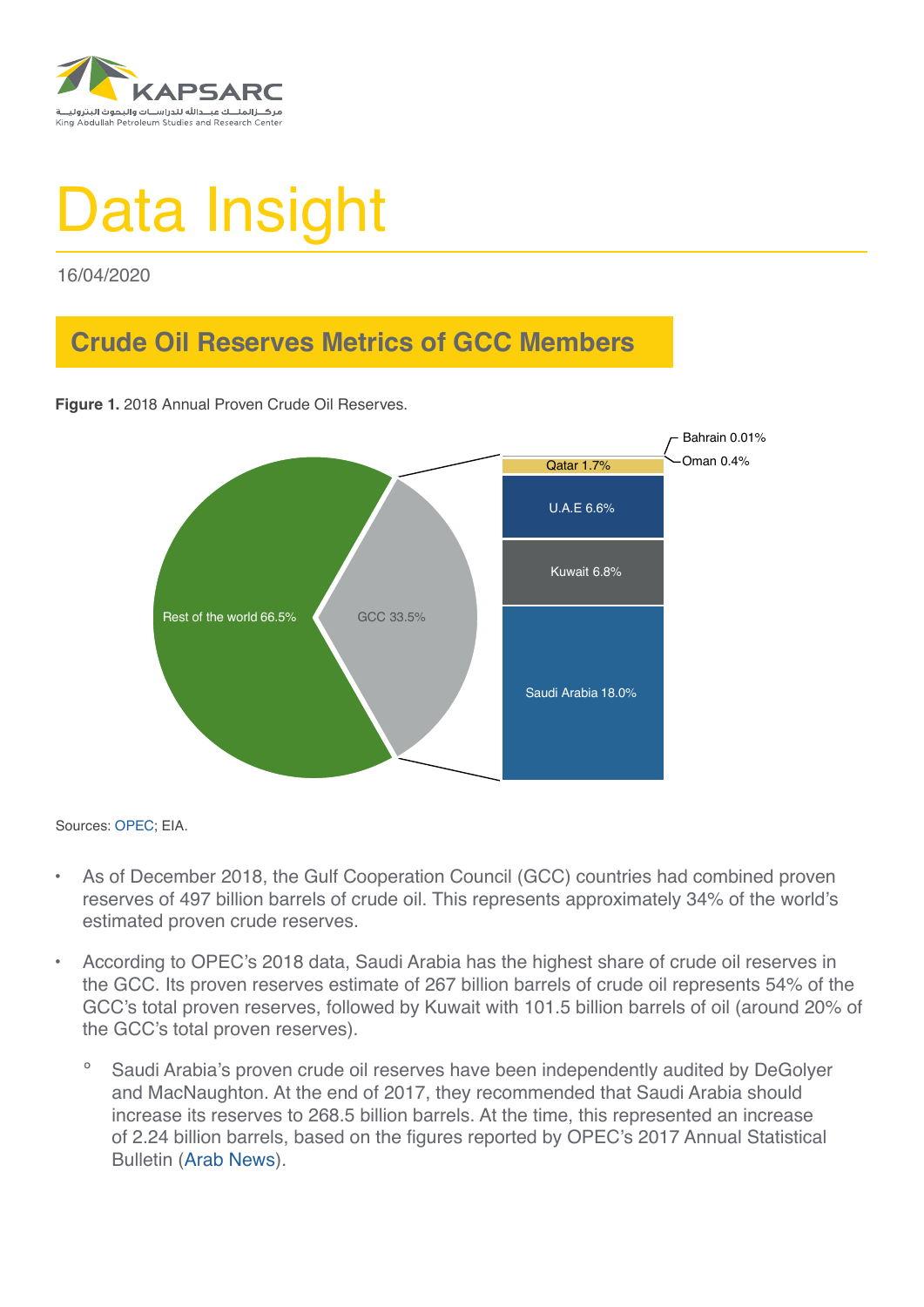- The GCC's proven reserves were nearly flat for over a decade. However, member countries' annual reserves mostly increased during this time. This increase is attributed to various factors, including additional reserves from oil discoveries in the Gulf, and the increased use of innovative technologies such as multi-lateral drilling, smart completions, intelligent fields (i-fields), and the deployment of enhanced oil recovery applications such as stream flooding.
- 2014 saw the highest combined positive reserve revisions in over a decade, with 2010 showing the lowest revisions.
	- Oman was the only GCC member that reported negative revisions in 2013. Its proven annual reserves fell from 5.5 billion barrels in 2012 to roughly 5 billion barrels in 2013.
- Two GCC members are likely to have significant additional crude oil reserves in 2020:
	- In April 2018, Bahrain's National Oil and Gas Authority announced a discovery of at least 80 billion barrels of tight oil, mostly offshore. These estimates, based on P50 resources, were verified by petroleum consultants DeGolyer and MacNaughton. It is expected that this major discovery will yield positive revisions to Bahrain's reserves as the resources are developed [\(Arab News](https://www.arabnews.com/node/1278916/business-economy)).
	- º In November 2019, the UAE's Supreme Petroleum Council announced significant oil discoveries that will yield significant additional reserves and increase their total proven reserves to 105 billion barrels ([Arab News](https://www.arabnews.com/node/1578966/business-economy)).